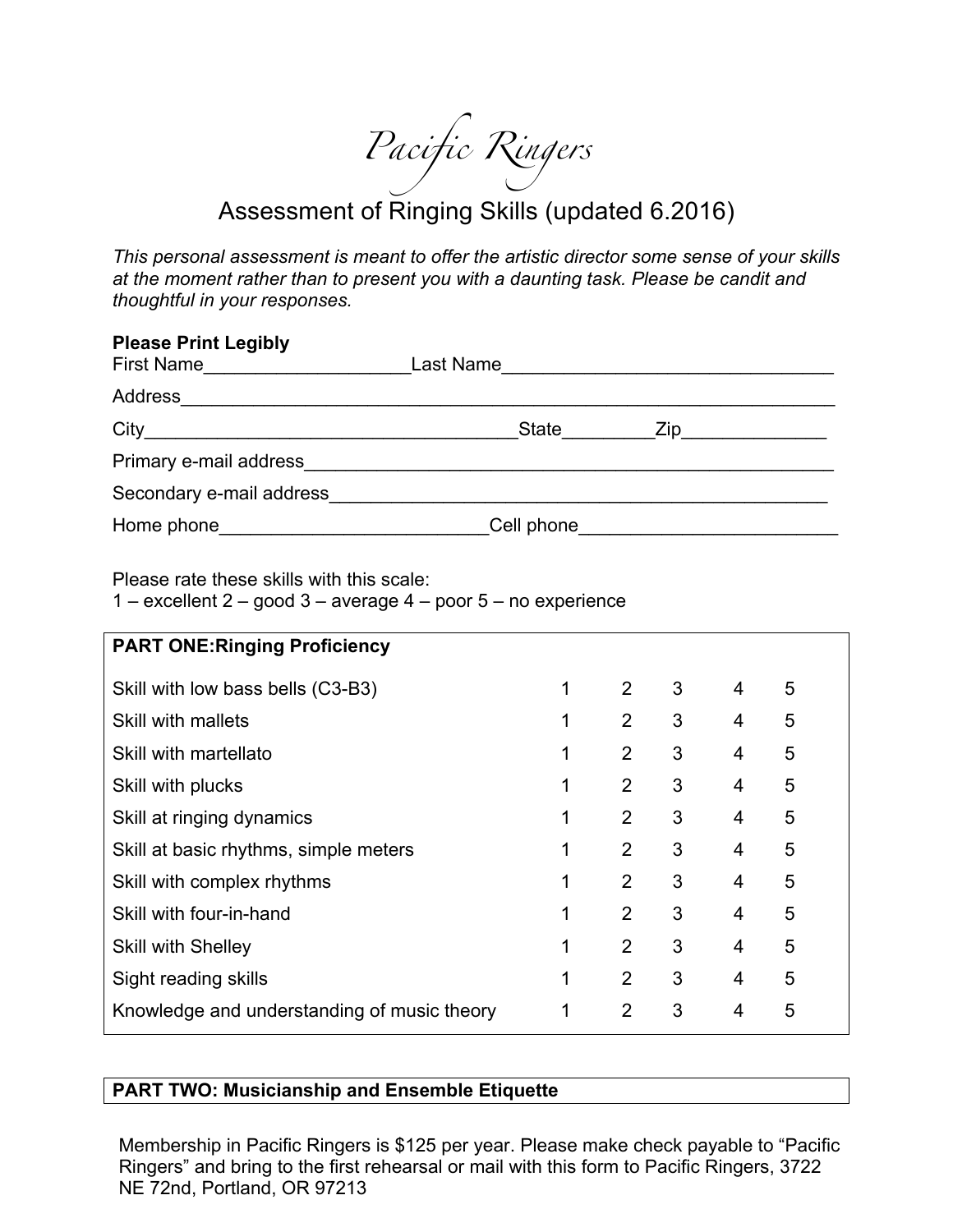| Ability to learn difficult passes quickly |   | 2              | 3 | $\overline{4}$ | 5 |  |
|-------------------------------------------|---|----------------|---|----------------|---|--|
| Work ethic during rehearsals              |   | $\overline{2}$ | 3 | 4              | 5 |  |
| Humor, cheerfulness                       |   | 2              | 3 | 4              | 5 |  |
| Promptness for rehearsals                 |   | 2              | 3 | 4              | 5 |  |
| Ability to take direction                 | 1 | $\overline{2}$ | 3 | 4              | 5 |  |
| Willingness to ask for help               | 1 | 2              | 3 | 4              | 5 |  |
| Willingness to try new things             |   | 2              | 3 | 4              | 5 |  |
| Willingness to try things in a new way    |   | 2              | 3 | 4              | 5 |  |
| Willingness to practice independently     | 1 | $\overline{2}$ | 3 | 4              | 5 |  |
| Ability to handle performance pressure    |   | 2              | 3 | 4              | 5 |  |
|                                           |   |                |   |                |   |  |

Number of years ringing experience: Years as a handbell director

With which group(s) do you regularly rehearse?

What are your aspirations in joining Pacific Ringers?

Tell me a bit about your ringing experience.

I am proficient in these instruments and am willing to play for performance if asked:

Membership in Pacific Ringers is \$125 per year. Please make check payable to "Pacific Ringers" and bring to the first rehearsal or mail with this form to Pacific Ringers, 3722 NE 72nd, Portland, OR 97213